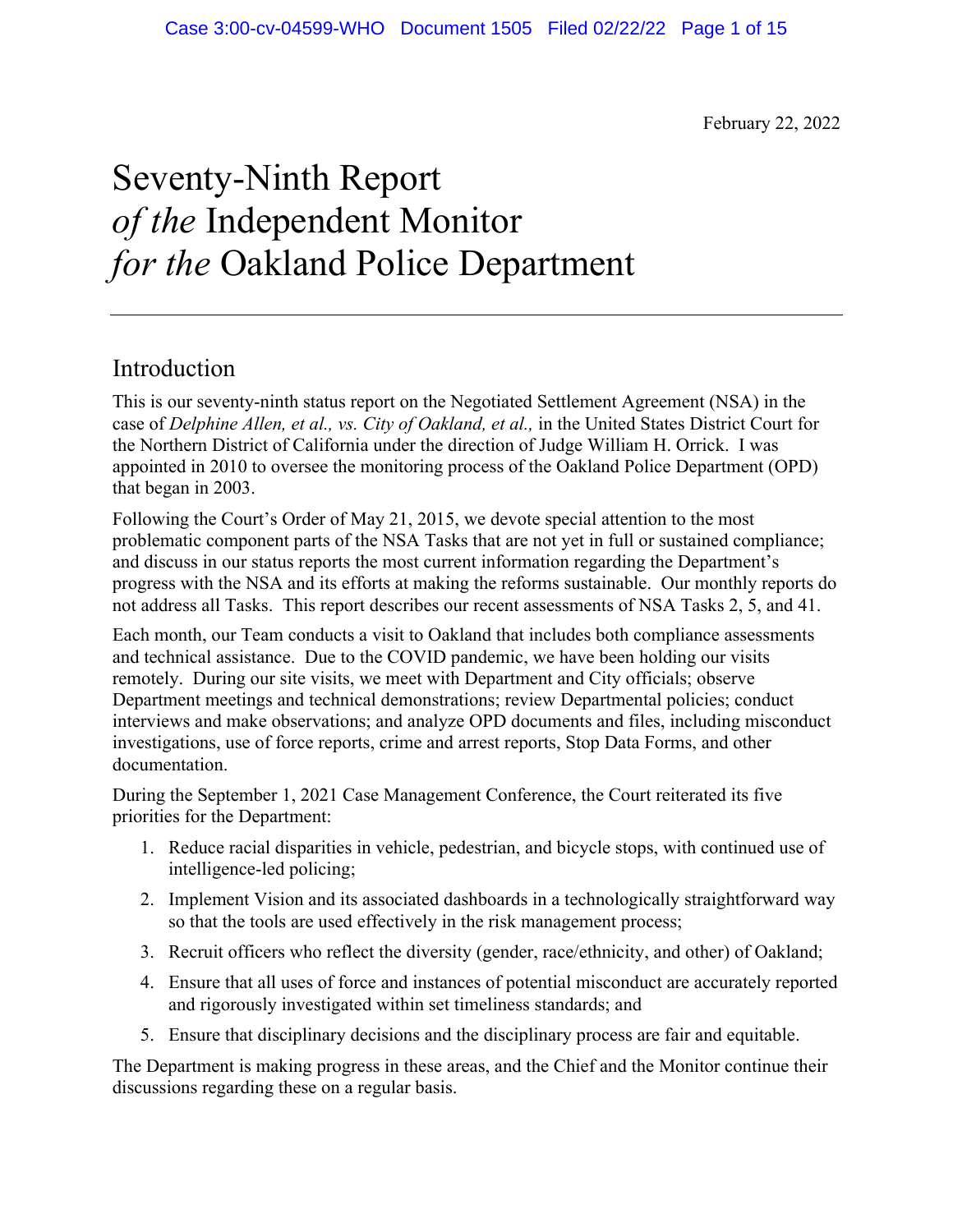Seventy-Ninth Report of the Independent Monitor for the Oakland Police Department February 22, 2022 Page 2 of 15

# *Focused Task Assessments*

# Task 2: Timeliness Standards and Compliance with IAD Investigations

## **Requirements:**

*Fairness to complainants, members/employees and the public requires that internal investigations be completed in a timely fashion.* 

- *1. On or before December 1, 2003, OPD shall develop policies regarding timeliness standards for the completion of Internal Affairs investigations, administrative findings and recommended discipline.*
- *2. Compliance with these timeliness standards shall be regularly monitored by IAD command and the Department's command staff. If IAD experiences an unusual proliferation of cases and/or workload, IAD staffing shall be increased to maintain timeliness standards.*

(Negotiated Settlement Agreement III. B.)

## **Relevant Policy:**

OPD most recently revised Departmental General Order M-03, *Complaints Against Department Personnel and Procedures*, on December 22, 2017.

## **Commentary:**

**Task 2.1** requires that internal investigations (IAD and Division Level) – including review, approval, findings, and discipline – be completed in accordance with the timeliness standards developed by OPD. To assess this subtask, we reviewed a list of all internal investigations resulting in formal findings (unfounded, sustained, exonerated, or not sustained) that were approved in October, November, and December 2021, and calculated the number of days between the complaint date and the approval date for each case. We excluded from the dataset cases that were administratively closed, those that involved on-duty traffic accidents or service complaints, and those that did not involve Manual of Rules (MoR) violations. We segregated the remaining cases into Class I or Class II categories. If a case involved at least one alleged Class I violation, we classified it as Class I.

At least 85% of Class I misconduct investigations and at least 85% of Class II misconduct investigations must be completed within 180 days to be considered timely. Per DGO M-03, Class I offenses "are the most serious allegations of misconduct and, if sustained, shall result in disciplinary action up to and including dismissal and may serve as the basis for criminal prosecution." Class II offenses include "all minor misconduct offenses."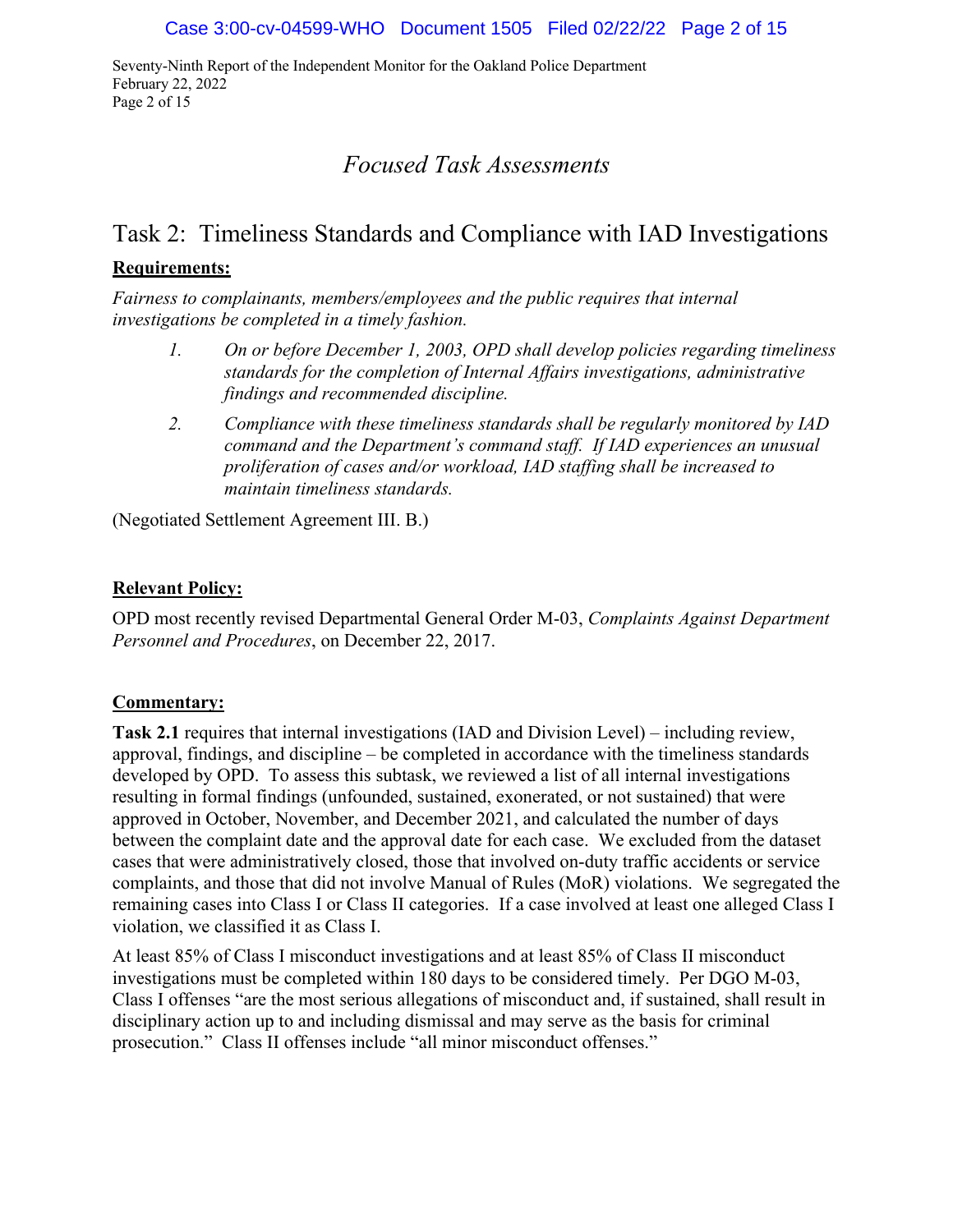Seventy-Ninth Report of the Independent Monitor for the Oakland Police Department February 22, 2022 Page 3 of 15

For the purposes of this assessment, we calculated the number of days between the complaint receipt date and the approval date. The complaint date is the date on which the Department first becomes aware of a complaint – whether it is lodged by a community member or internally generated. We removed from the denominator cases that were delayed due to tolling (held in abeyance in accordance with one of the provisions of Government Code Section 3304) or cases in which the Department asserted that its failure to meet the 180-day timeliness requirement resulted from delays in the Community Police Review Agency (CPRA) completing its concurrent investigations.

For this reporting period, the Department is in compliance with Task 2. Of the 40 applicable Class I cases we reviewed for this assessment, 35, or 88%, were in compliance with established timelines. During our last review of Task 2, we found that 83% of Class I cases were in compliance with established timelines. Of the 77 applicable Class II cases we reviewed for this assessment, 71, or 92%, were in compliance with established timelines. During our last review of Task 2, we found that 91% of Class II cases were in compliance with established timelines.

Per DGO M-03, "In cases with a sustained finding, the discipline recommendation process shall be completed within 30 calendar days of the sustained finding." We reviewed all 16 cases including a total of 29 sustained findings that were approved in October, November, and December 2021; four cases involved multiple sustained findings. All (100%) of these cases were in compliance with established discipline timelines.

OPD is in compliance with Task 2.1.

Task 2.2 requires that IAD and OPD command staff regularly monitor compliance with these timeliness standards. The primary responsibility for monitoring compliance with timeliness standards rests with IAD, whether investigations are conducted by IAD personnel or via Division-level investigation. As part of this monitoring, the IAD Commander discusses pending deadlines for key open investigations during IAD's weekly meetings with the Chief; the deadlines are also reflected in written agendas for these meetings. A Monitoring Team representative regularly attends these weekly meetings. IAD also occasionally, as needed, emails individual reminders on cases approaching due dates to investigators and their supervisors. The Department is in compliance with Task 2.2.

Task 2.3 requires that if IAD experiences an unusual proliferation of cases and/or workload, IAD staffing be increased to maintain timeliness standards. We routinely request and receive updates on IAD staffing levels during and between our site visits.

| <b>Task 2 compliance status</b> | In<br>npliance |
|---------------------------------|----------------|
|---------------------------------|----------------|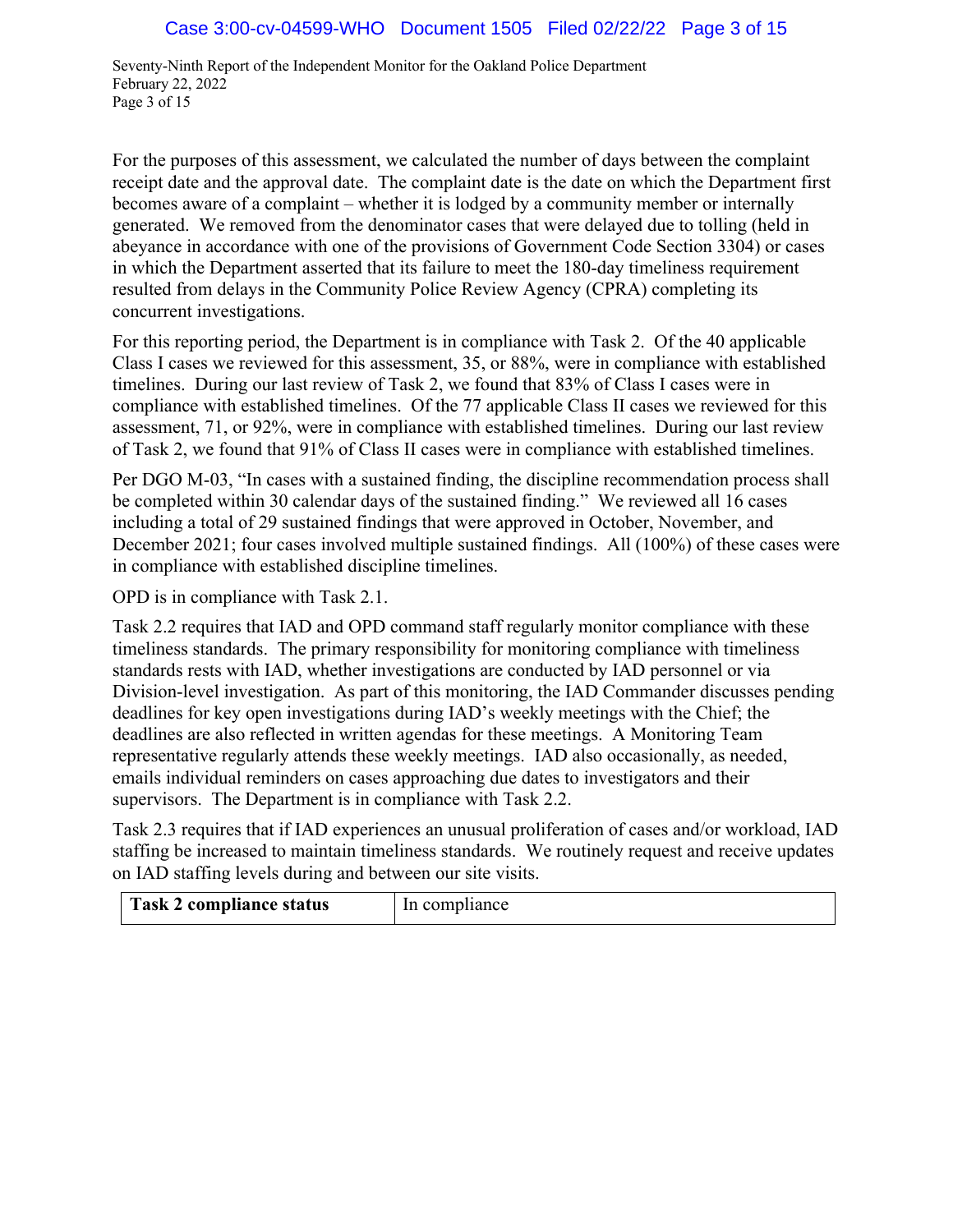Seventy-Ninth Report of the Independent Monitor for the Oakland Police Department February 22, 2022 Page 4 of 15

# Task 5: Complaint Procedures for IAD

## **Requirements:**

- *1. On or before December 1, 2003, OPD shall develop a policy so that, OPD personnel who become aware that a citizen wishes to file a complaint shall bring such citizen immediately, or as soon as circumstances permit, to a supervisor or IAD or summon a supervisor to the scene. If there is a delay of greater than three (3) hours, the reason for such delay shall be documented by the person receiving the complaint. In the event that such a complainant refuses to travel to a supervisor or to wait for one, the member/employee involved shall make all reasonable attempts to obtain identification, including address and phone number, as well as a description of the allegedly wrongful conduct and offending personnel, from the complainant and any witnesses. This information, as well as a description of the complaint, shall immediately, or as soon as circumstances permit, be documented on a Complaint Form and submitted to the immediate supervisor or, in his/her absence, the appropriate Area Commander, and shall be treated as a complaint. The supervisor or appropriate Area Commander notified of the complaint shall ensure the Communications Division is notified and forward any pertinent documents to the IAD.*
- *2. An on-duty supervisor shall respond to take a complaint received from a jail inmate taken into custody by OPD, who wishes to make a complaint of Class I misconduct contemporaneous with the arrest. The supervisor shall ensure the Communications Division is notified and forward any pertinent documents to the IAD. All other misconduct complaints by a jail inmate shall be handled in the same manner as other civilian complaints.*
- *3. In each complaint investigation, OPD shall consider all relevant evidence, including circumstantial, direct and physical evidence, and make credibility determinations, if feasible. OPD shall make efforts to resolve, by reference to physical evidence, and/or use of follow-up interviews and other objective indicators, inconsistent statements among witnesses.*
- *4. OPD shall develop provisions for the permanent retention of all notes, generated and/or received by OPD personnel in the case file.*
- *5. OPD shall resolve each allegation in a complaint investigation using the "preponderance of the evidence" standard. Each allegation shall be resolved by making one of the following dispositions: Unfounded, Sustained, Exonerated, Not Sustained, or Administrative Closure. The Department shall use the following criteria for determining the appropriate disposition:*
	- *a. Unfounded: The investigation disclosed sufficient evidence to determine that the alleged conduct did not occur. This finding shall also apply when individuals named in the complaint were not involved in the alleged act.*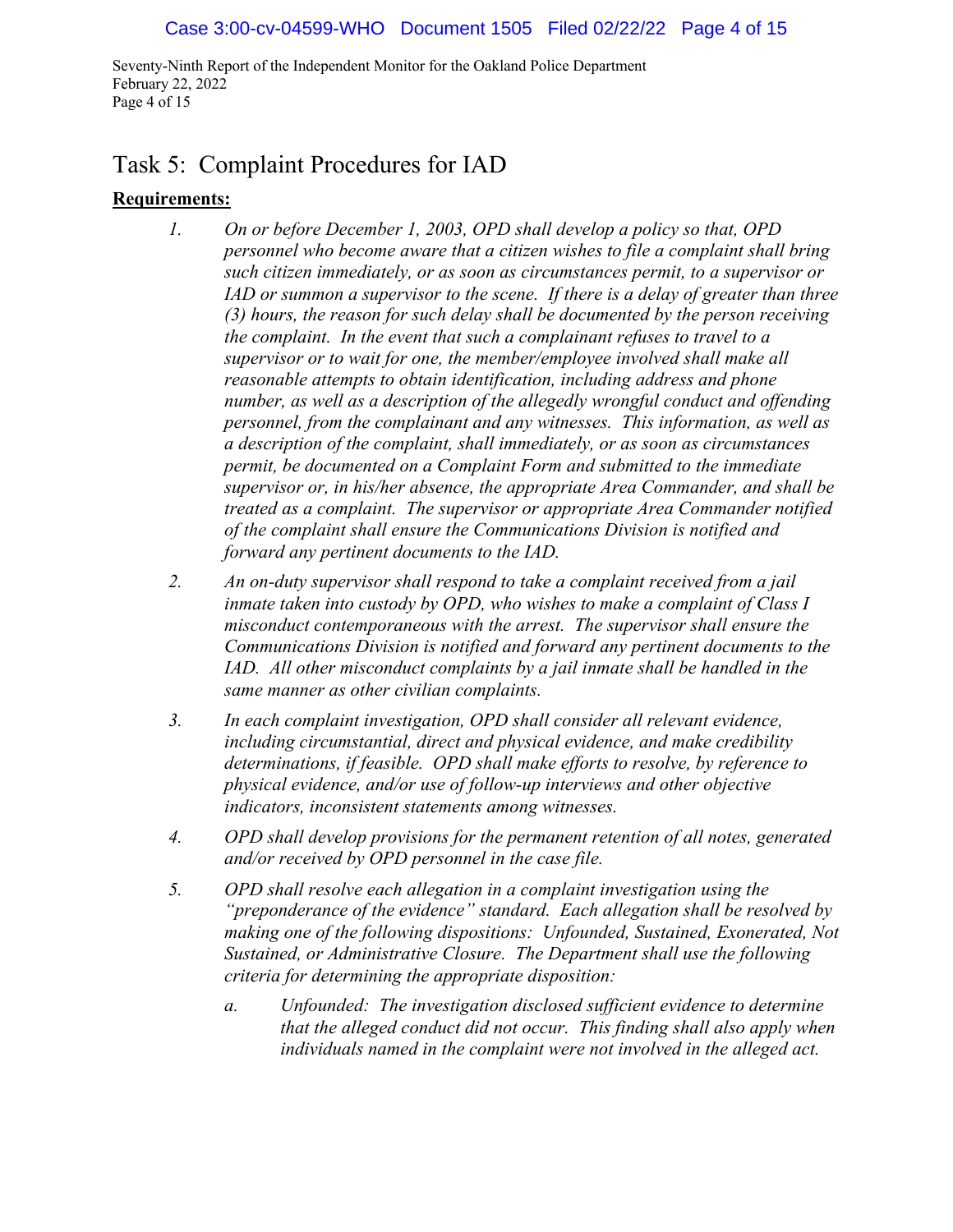Seventy-Ninth Report of the Independent Monitor for the Oakland Police Department February 22, 2022 Page 5 of 15

- *b. Sustained: The investigation disclosed sufficient evidence to determine that the alleged conduct did occur and was in violation of law and/or Oakland Police Department rules, regulations, or policies.*
- *c. Exonerated: The investigation disclosed sufficient evidence to determine that the alleged conduct did occur, but was in accord with law and with all Oakland Police Department rules, regulations, or policies.*
- *d. Not Sustained: The investigation did not disclose sufficient evidence to determine whether or not the alleged conduct occurred.*
- *e. Administrative Closure: The investigation indicates a service complaint, not involving an MOR violation, was resolved without conducting an internal investigation; OR*
- *f. To conclude an internal investigation when it has been determined that the investigation cannot proceed to a normal investigative conclusion due to circumstances to include but not limited to the following:* 
	- *1) Complainant wishes to withdraw the complaint and the IAD Commander has determined there is no further reason to continue the investigation and to ensure Departmental policy and procedure has been followed;*
	- *2) Complaint lacks specificity and complainant refuses or is unable to provide further clarification necessary to investigate the complaint;*
	- *3) Subject not employed by OPD at the time of the incident; or*
	- *4) If the subject is no longer employed by OPD, the IAD Commander shall determine whether an internal investigation shall be conducted.*
	- *5) Complainant fails to articulate an act or failure to act, that, if true, would be an MOR violation; or*
	- *6) Complaints limited to California Vehicle Code citations and resulting tows, where there is no allegation of misconduct, shall be referred to the appropriate competent authorities (i.e., Traffic Court and Tow Hearing Officer).*
- *g. Administrative Closures shall be approved by the IAD Commander and entered in the IAD Complaint Database.*
- *6. The disposition category of "Filed" is hereby redefined and shall be included under Administrative Dispositions as follows:*
	- *a. An investigation that cannot be presently completed. A filed investigation is not a final disposition, but an indication that a case is pending further developments that will allow completion of the investigation.*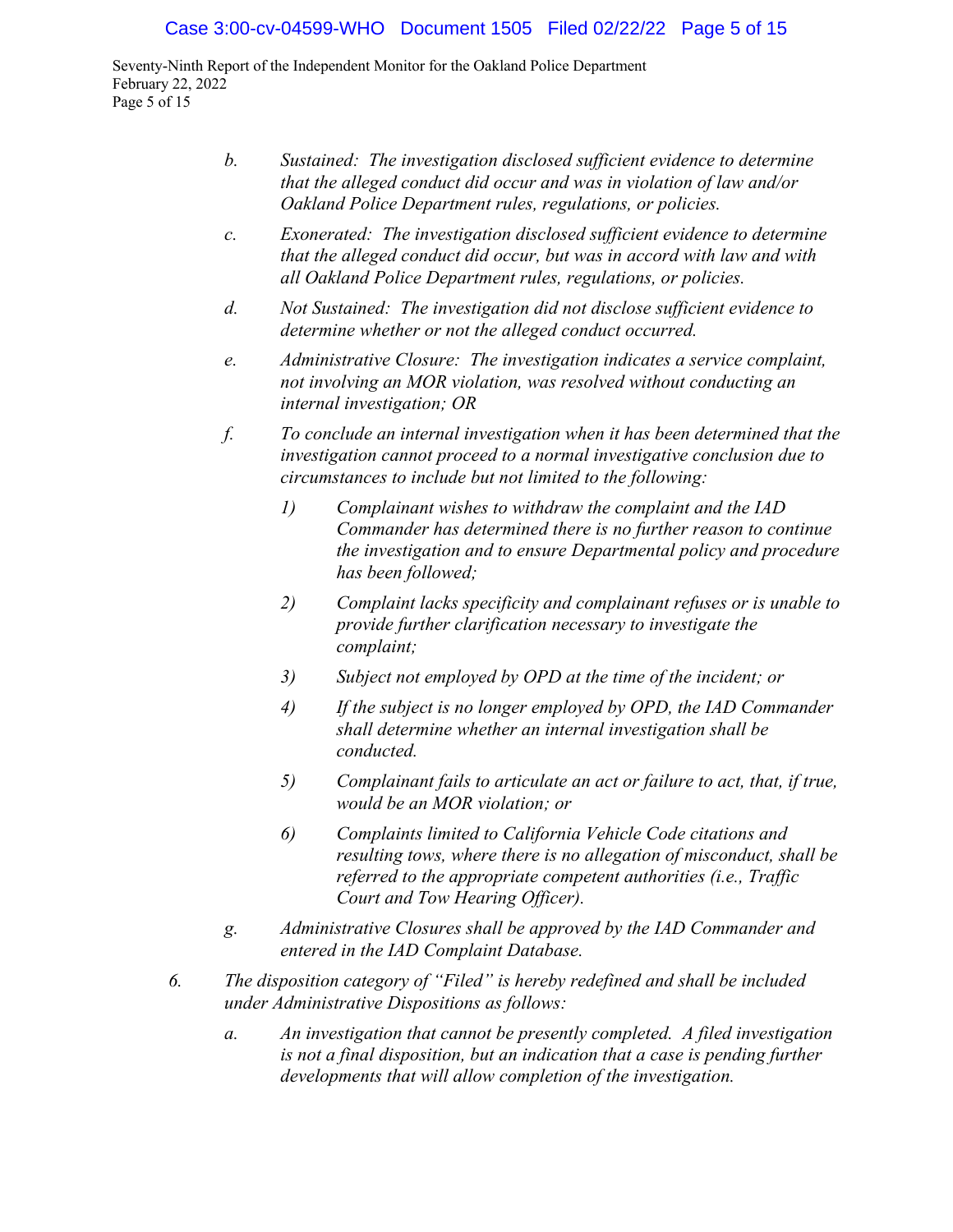Seventy-Ninth Report of the Independent Monitor for the Oakland Police Department February 22, 2022 Page 6 of 15

- *b. The IAD Commander shall review all filed cases quarterly to determine whether the conditions that prevented investigation and final disposition have changed and may direct the closure or continuation of the investigation.*
- *7. Any member or employee who is a subject of an internal investigation, as well as any other member or employee on the scene of an incident at which misconduct*  has been alleged by a complainant, shall be interviewed and a recorded statement *taken. However, investigators, with the approval of an IAD Commander, are not required to interview and/or take a recorded statement from a member or employee who is the subject of a complaint or was on the scene of the incident when additional information, beyond that already provided by the existing set of facts and/or documentation, is not necessary to reach appropriate findings and conclusions.*

(Negotiated Settlement Agreement III. E.)

## **Relevant Policy:**

There are six Departmental policies that incorporate the requirements of Task 5: Department General Order M-03, *Complaints Against Department Personnel and Procedures* (published December 6, 2005 and revised most recently on August 22, 2013); Communications Division Policy & Procedures C-02, *Receiving and Logging Complaints Against Personnel and Use of Force Incidents* (published April 6, 2007); Training Bulletin V-T.1, *Internal Investigation Procedure Manual* (published June 1, 2006); Special Order 8270, *Booking of Prisoners at the Glenn E. Dyer Detention Facility* (published June 24, 2005); Special Order 8565, *Complaints Against Department Personnel* (published May 11, 2007); and IAD Policy & Procedures 05-02, *IAD Investigation Process* (published December 6, 2005). In addition, NSA stipulations issued on December 12, 2005 and March 13, 2007 incorporate the requirements of this Task.

## **Commentary:**

Task 5 consists of several subtasks, briefly described below. Based on OPD's compliance history with many of the subtasks, not all are being actively monitored at this time. As we have continued to advise, quality and timely investigations are essential to fulfilling the Department's obligation to complainants and officers alike.

**Task 5.1** requires that when a citizen wishes to file a complaint, the citizen is brought to a supervisor or IAD, or a supervisor is summoned to the scene. **Task 5.2** requires that if there is a delay of greater than three hours in supervisory response, the reason for the delay must be documented. **Task 5.3** requires that where a complainant refuses to travel to a supervisor, or wait for one, personnel make all reasonable attempts to obtain specific information to assist in investigating the complaint. **Task 5.4** requires that specific information be documented on a complaint form and submitted to the immediate supervisor or, in his/her absence, the appropriate Area Commander. **Task 5.5** requires that the supervisor or Area Commander notify Communications and forward any pertinent documents to IAD.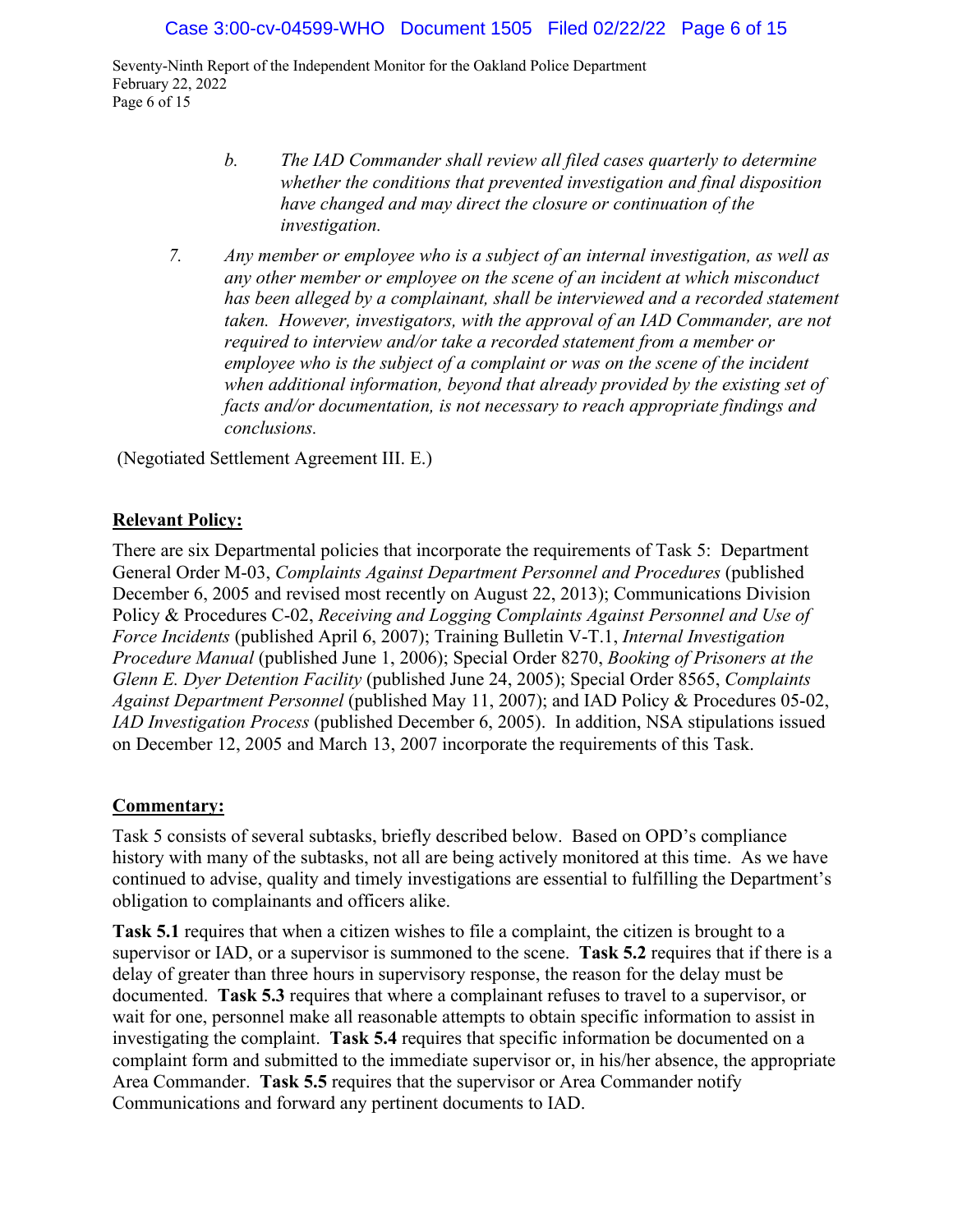Seventy-Ninth Report of the Independent Monitor for the Oakland Police Department February 22, 2022 Page 7 of 15

To assess compliance with Tasks 5.1 through 5.5, we reviewed the Daily Incident Logs (DILs) prepared by the Communications Division and forwarded to IAD each business day. The DIL form has been modified several times during our tenure to elicit "forced responses" that gather all of the information required to evaluate compliance with these Tasks. These modifications have significantly enhanced OPD's ability to document compliance by properly filling out and distributing the logs, and compliance rates with these subtasks have been near 100% for several years. Consequently, we no longer actively assess OPD's compliance with these subtasks, but we continue to receive both the DILs and Daily Complaint Referral Logs (used to document when Information Business Cards [IBCs] are provided to citizens in lieu of a complaint forms). We spot-check these forms regularly to verify that the quality of their completion has not diminished. OPD remains in compliance with Tasks 5.1 through and including Task 5.5.

**Task 5.6** requires that an on-duty supervisor respond to take a complaint received from a jail inmate taken into custody by OPD, who wishes to make a complaint of Class I misconduct contemporaneous with the arrest of the inmate. We have not actively monitored this subtask since December 2014, though we have reviewed cases applicable to this requirement in several reports since that time.

**Task 5.12** requires that the Watch Commander ensure that any complaints that are applicable to Task 5.6 are delivered to and logged with IAD. Under current policy, the Communications Division must record on the DILs complaints that are received and/or handled by on-duty supervisors, and the DILs are forwarded daily to IAD.

OPD remains in compliance with Tasks 5.6 and 5.12.

**Task 5.15** through **Task 5.19**, and **Task 5.21,** collectively address the quality of completed IAD investigations, and therefore remain the subject of our focused Task assessments. To assess compliance with these Tasks, we reviewed 15 IAD cases that were closed between September 1- October 31, 2021, sampled from our two most recent document requests. This sample included investigations completed by IAD and Division-level investigations (DLIs). It also included cases that were resolved via formal investigation and investigations that were resolved via summary finding. (Summary findings are investigations in which the Department believes a proper conclusion can be determined based on a review of existing documentation with limited or no additional interviews and follow-up.) As is our practice, if we had questions pertaining to a case, we consulted with the commanding officer of IAD before making our final determination.

Together, **Tasks 5.15** and **Task 5.16** require that OPD: gathers all relevant evidence; conducts follow-up interviews where warranted; adequately considers the evidence gathered; makes credibility assessments where feasible; and resolves inconsistent statements.

In all of the cases we reviewed, we believe that OPD gathered all relevant evidence available. As we often find, in many of the cases video and/or audio recordings proved to be a significant factor in allowing OPD to reach an appropriate conclusion.

Investigators conducted follow-up interviews to seek clarification or resolve inconsistencies in one of the 15 cases we reviewed. In this case, the complainant was interviewed twice. In the remaining cases, no follow-up interviews were required.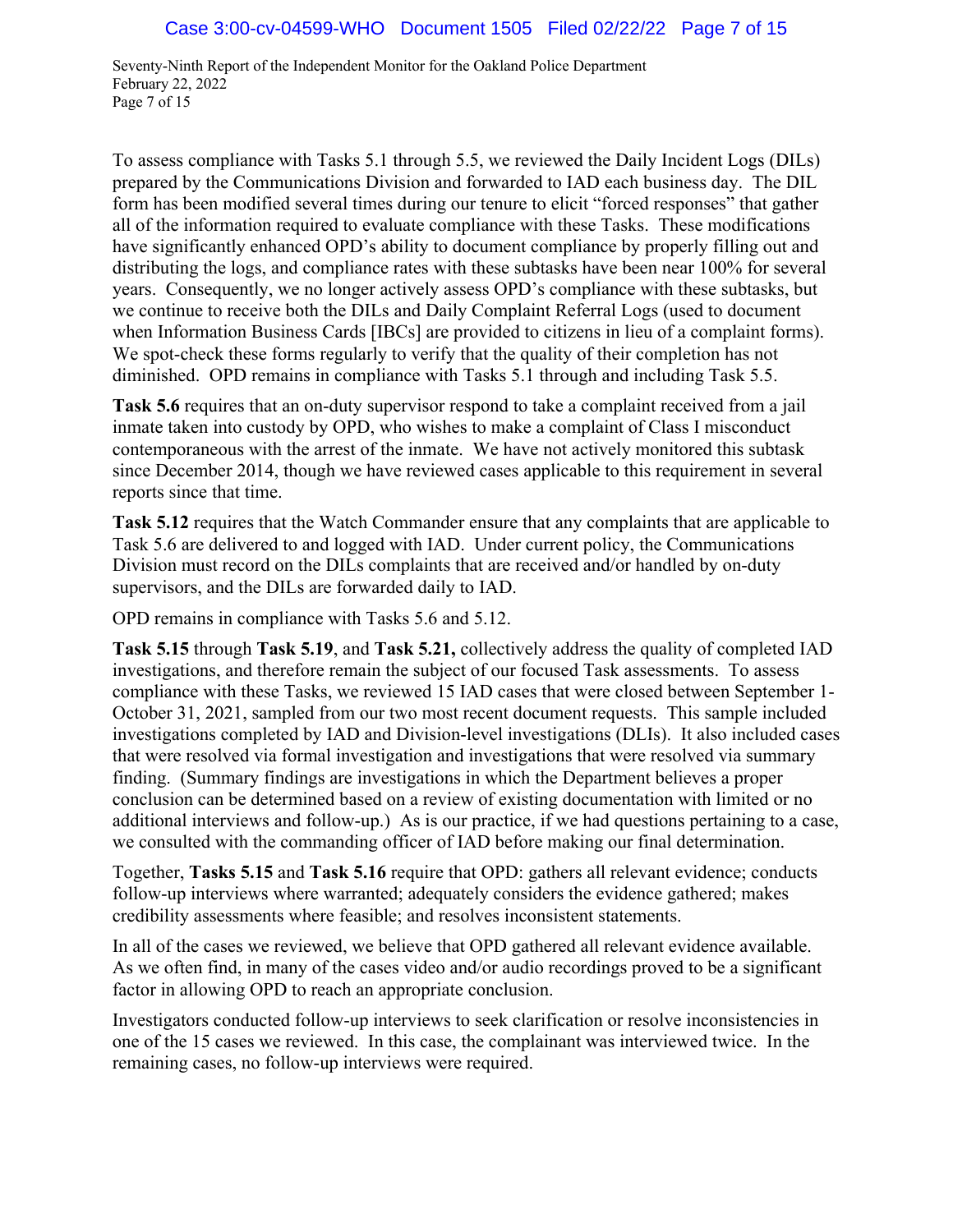Seventy-Ninth Report of the Independent Monitor for the Oakland Police Department February 22, 2022 Page 8 of 15

OPD made credibility assessments for all involved parties in six of the 15 cases. In three cases, complainants were deemed "not credible." For two of these cases, video or audio recordings clearly refuted some of the complainants' claims. In the third, the complainant alleged that an officer identified the complainant as a gang member to his employer, resulting in his termination. The employer confirmed that she never spoke to an officer, and the complainant simply quit his job.

We agreed with all but one of the credibility assessments we reviewed. In one case, we disagreed with the credibility assessment of the complainant. OPD found him credible, even though his claim of a sexual assault by the arresting officers during his apprehension was clearly refuted by body-worn camera (BWC) videos. In another case, we noted that the officer credibility assessments were boilerplate ("…statement was consistent with physical evidence, reports and witnesses."). While we agree that all officers were credible, ten witness officers were interviewed for this case, and their statements, as expected, were not entirely consistent. During our review of these cases, these issues were discussed with the IAD commanding officer.

Seven cases were approved for summary finding; and per policy, investigators are not required to assess the credibility of the involved officers and civilian employees in these instances. Two cases were administratively closed – one via informal complaint resolution – and credibility assessments are not required for administrative closures.

In ten of the 15 cases we reviewed, OPD resolved inconsistent statements. In five of these cases, BWC recordings were available and assisted in the determination. In one case, recorded phone calls were available for review. In another case, surveillance footage gleaned from a canvass of the area surrounding the incident led to conclusive findings. Three cases resulted in at least one finding of not sustained. Not sustained is an acceptable finding; and by definition, it implies that inconsistencies were not resolved despite investigative efforts. Two additional cases were administratively closed, negating the need to resolve inconsistent statements.

**Task 5.17** requires that OPD permanently retain all notes generated and/or received by OPD personnel in the case file. OPD personnel document that all investigative notes are contained within a particular file by completing an Investigative Notes Declaration Form. OPD has a sustained history of 100% compliance with this subtask. During this reporting period, the form was again properly completed in all of the cases we reviewed.

**Task 5.18** requires that OPD resolve each allegation in a complaint investigation using the preponderance of the evidence standard. **Task 5.19** requires that each allegation of a complaint is identified and resolved with one of the following dispositions: unfounded; sustained; exonerated; not sustained; or administrative closure. Our sample of 15 cases contained 40 allegations that received dispositions as follows: 15 exonerated; nine unfounded; three not sustained; one sustained; and 12 administratively closed. Two of the administrative closures were by informal complaint resolution, or ICR. In one of these cases – a case involving an allegation of an inaccurate crime report – the complainant agreed to the ICR. In the other case, an allegation of insubordination was sustained against a civilian employee, but the Chief closed the case with a "forced ICR," which is allowed by policy and consistent with his authority. We did not disagree with the findings in any of the cases we reviewed.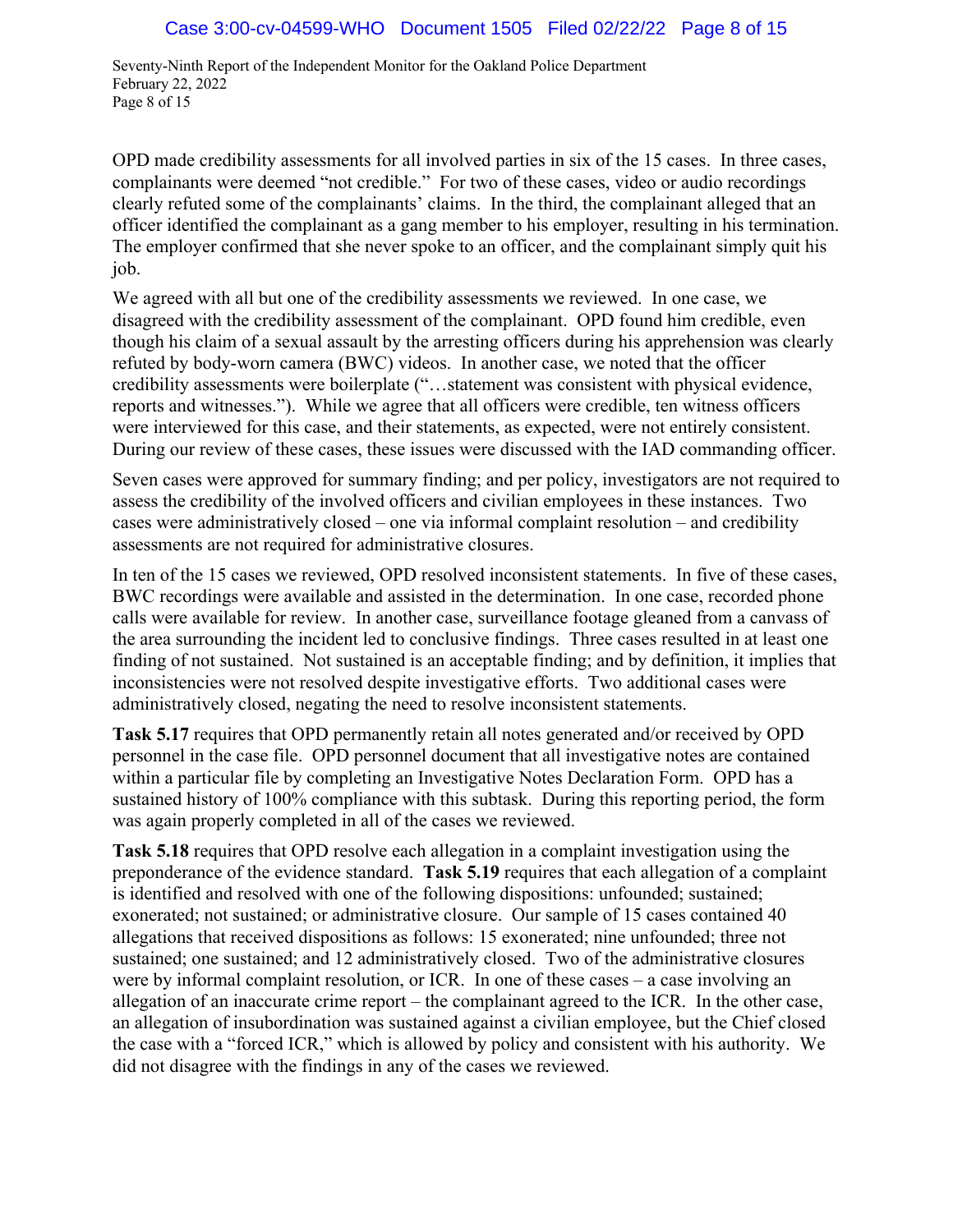Seventy-Ninth Report of the Independent Monitor for the Oakland Police Department February 22, 2022 Page 9 of 15

**Task 5.20** requires that the IAD Commander review all "filed" cases quarterly to determine whether the conditions that prevented investigation and final disposition have changed. A filed case is defined as an investigation that cannot be presently completed and is pending further developments that will allow completion of the investigation; filed is not a final disposition. Traditionally, as part of our review of this Task, we also reviewed cases that are tolling. OPD defines a tolled case as an administrative investigation that has been held in abeyance in accordance with one of the provisions of Government Code Section 3304. While we are no longer actively assessing this subtask, we note that filed and tolling cases are reviewed with the Chief or her designee during the weekly IAD meetings and are listed by case number on the printed meeting agendas. We receive and review these agendas regularly, and a Monitoring Team member regularly attends these meetings. Additionally, we regularly receive a weekly report listing all tolled cases and all cases approaching their 3304 dates. When we have questions regarding any of the cases in the report, the IAD Commander answers them promptly.

**Task 5.21** requires that any member or employee who is a subject of an internal investigation, as well as any other member or employee on the scene of an incident at which misconduct has been alleged by a complainant, shall be interviewed and a recorded statement taken. However, with the approval of the IAD Commander or his designee, investigators are not required to interview and/or take a recorded statement in all cases. For example, interviews are not needed from a member or employee who is the subject of a complaint, or who was on the scene of the incident when additional information – beyond that already provided by the existing set of facts and/or documentation – is not necessary to reach appropriate findings and conclusions. Seven of the 15 cases we reviewed were resolved via summary finding, and each case was appropriately approved for such closure. Two other cases were administratively closed, negating the need for interviews in these cases.

| Task 5 compliance status | In compliance |
|--------------------------|---------------|
|                          |               |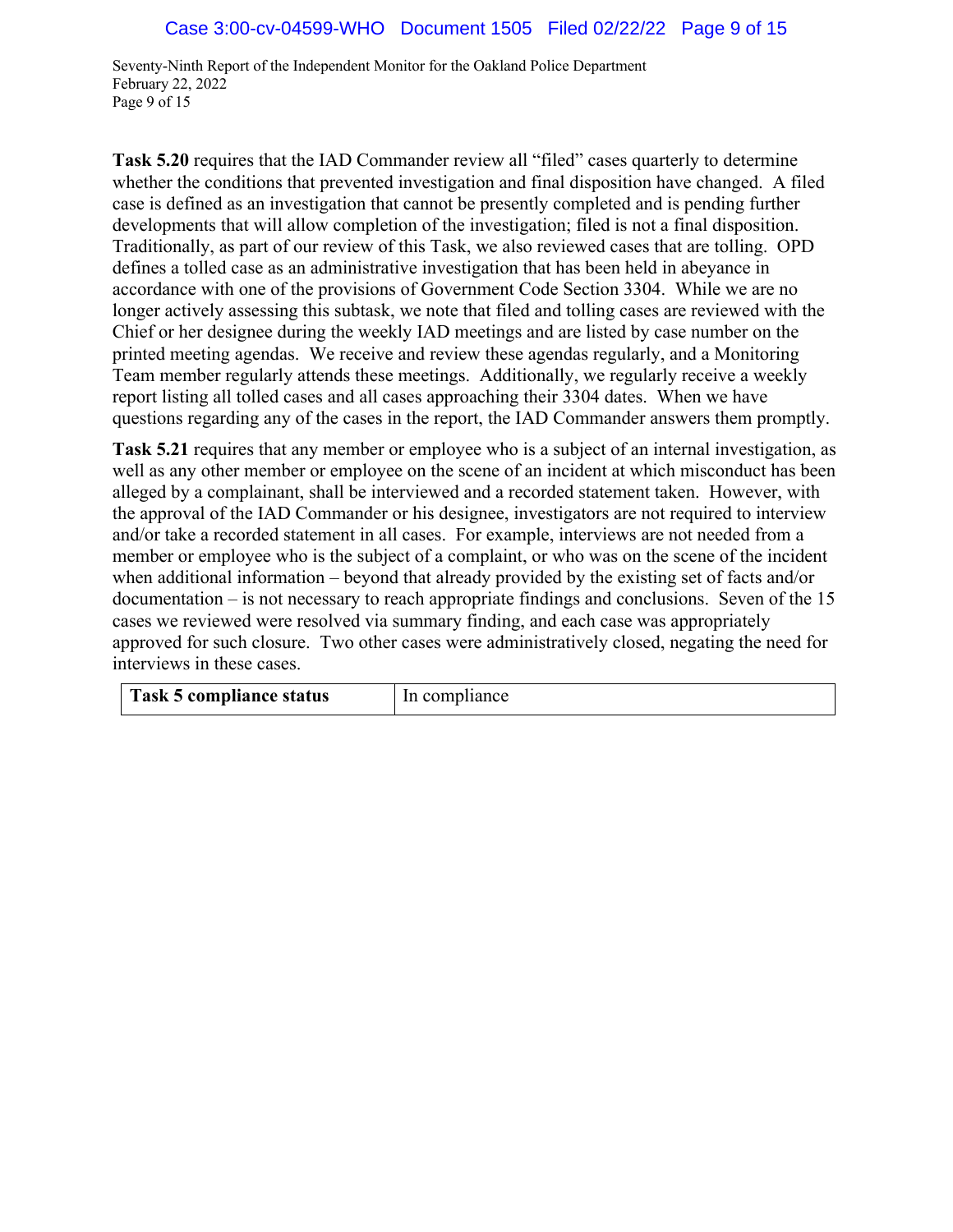Seventy-Ninth Report of the Independent Monitor for the Oakland Police Department February 22, 2022 Page 10 of 15

# Task 41: Use of Personnel Assessment System (PAS) and Risk Management

#### **Requirements:**

*Within 375 days from the effective date of this Agreement, OPD shall develop a policy for use of the system, including supervision and audit of the performance of specific members, employees, supervisors, managers, and OPD units, as well as OPD as a whole.* 

*The policy shall include the following elements:*

- *1. The Chief of Police shall designate a PAS Administration Unit. The PAS Administration Unit shall be responsible for administering the PAS policy and, no less frequently than quarterly, shall notify, in writing, the appropriate Deputy Chief/Director and the responsible commander/manager of an identified member/employee who meets the PAS criteria. PAS is to be electronically maintained by the City Information Technology Department.*
- *2. The Department shall retain all PAS data for at least five (5) years.*
- *3. The Monitor, Inspector General and Compliance Coordinator shall have full access to PAS to the extent necessary for the performance of their duties under this Agreement and consistent with Section XIII, paragraph K, and Section XIV of this Agreement.*
- *4. PAS, the PAS data, and reports are confidential and not public information.*
- *5. On a quarterly basis, commanders/managers shall review and analyze all relevant PAS information concerning personnel under their command, to detect any pattern or series of incidents which may indicate that a member/employee, supervisor, or group of members/employees under his/her supervision may be engaging in at-risk behavior. The policy shall define specific criteria for determining when a member/employee or group of members/employees may be engaging in at-risk behavior.*
- *6. Notwithstanding any other provisions of the PAS policy to be developed, the Department shall develop policy defining peer group comparison and methodology in consultation with Plaintiffs' Counsel and the IMT. The policy shall include, at a minimum, a requirement that any member/employee who is identified using a peer group comparison methodology for complaints received during a 30-month period, or any member who is identified using a peer group comparison methodology for Penal Code §§69, 148 and 243(b)(c) arrests within a 30-month period, shall be identified as a subject for PAS intervention review. For the purposes of these two criteria, a single incident shall be counted as "one" even if there are multiple complaints arising from the incident or combined with an arrest for Penal Code §§69, 148 or 243(b)(c).*
- *7. When review and analysis of the PAS threshold report data indicate that a member/employee may be engaging in at-risk behavior, the member/employee's immediate supervisor shall conduct a more intensive review of the*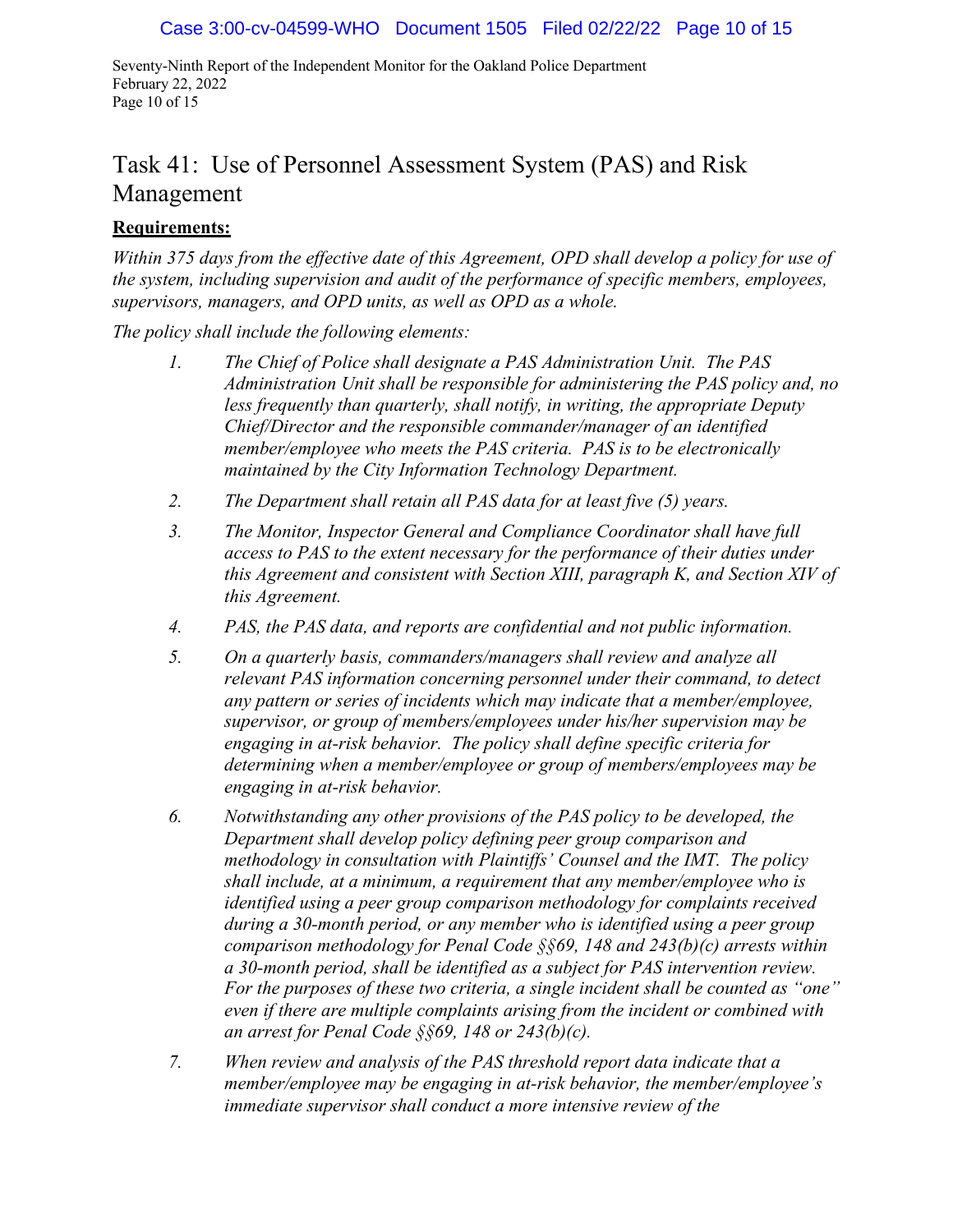#### Case 3:00-cv-04599-WHO Document 1505 Filed 02/22/22 Page 11 of 15

Seventy-Ninth Report of the Independent Monitor for the Oakland Police Department February 22, 2022 Page 11 of 15

> *member/employee's performance and personnel history and prepare a PAS Activity Review and Report. Members/employees recommended for intervention shall be required to attend a documented, non-disciplinary PAS intervention meeting with their designated commander/manager and supervisor. The purpose of this meeting shall be to review the member/employee's performance and discuss the issues and recommended intervention strategies. The member/employee shall be dismissed from the meeting, and the designated commander/manager and the member/employee's immediate supervisor shall remain and discuss the situation and the member/employee's response. The primary responsibility for any intervention strategies shall be placed upon the supervisor. Intervention strategies may include additional training, reassignment, additional supervision, coaching or personal counseling. The performance of members/ employees subject to PAS review shall be monitored by their designated commander/manager for the specified period of time following the initial meeting, unless released early or extended (as outlined in Section VII, paragraph B (8)).*

*8. Members/employees who meet the PAS threshold specified in Section VII, paragraph B (6) shall be subject to one of the following options: no action, supervisory monitoring, or PAS intervention. Each of these options shall be approved by the chain-of-command, up to the Deputy Chief/Director and/or the PAS Activity Review Panel.*

*Members/employees recommended for supervisory monitoring shall be monitored for a minimum of three (3) months and include two (2) documented, mandatory follow-up meetings with the member/employee's immediate supervisor. The first at the end of one (1) month and the second at the end of three (3) months.*

*Members/employees recommended for PAS intervention shall be monitored for a minimum of 12 months and include two (2) documented, mandatory follow-up meetings with the member/employee's immediate supervisor and designated commander/manager: The first at three (3) months and the second at one (1) year. Member/employees subject to PAS intervention for minor, easily correctable performance deficiencies may be dismissed from the jurisdiction of PAS upon the written approval of the member/employee's responsible Deputy Chief, following a recommendation in writing from the member/employee's immediate supervisor. This may occur at the three (3)-month follow-up meeting or at any time thereafter, as justified by reviews of the member/employee's performance. When a member/employee is not discharged from PAS jurisdiction at the one (1)-year follow-up meeting, PAS jurisdiction shall be extended, in writing, for a specific period in three (3)-month increments at the discretion of the member/employee's responsible Deputy Chief. When PAS jurisdiction is extended beyond the minimum one (1)-year review period, additional review meetings involving the member/employee, the member/ employee's designated commander/manager and immediate supervisor, shall take place no less frequently than every three (3) months.*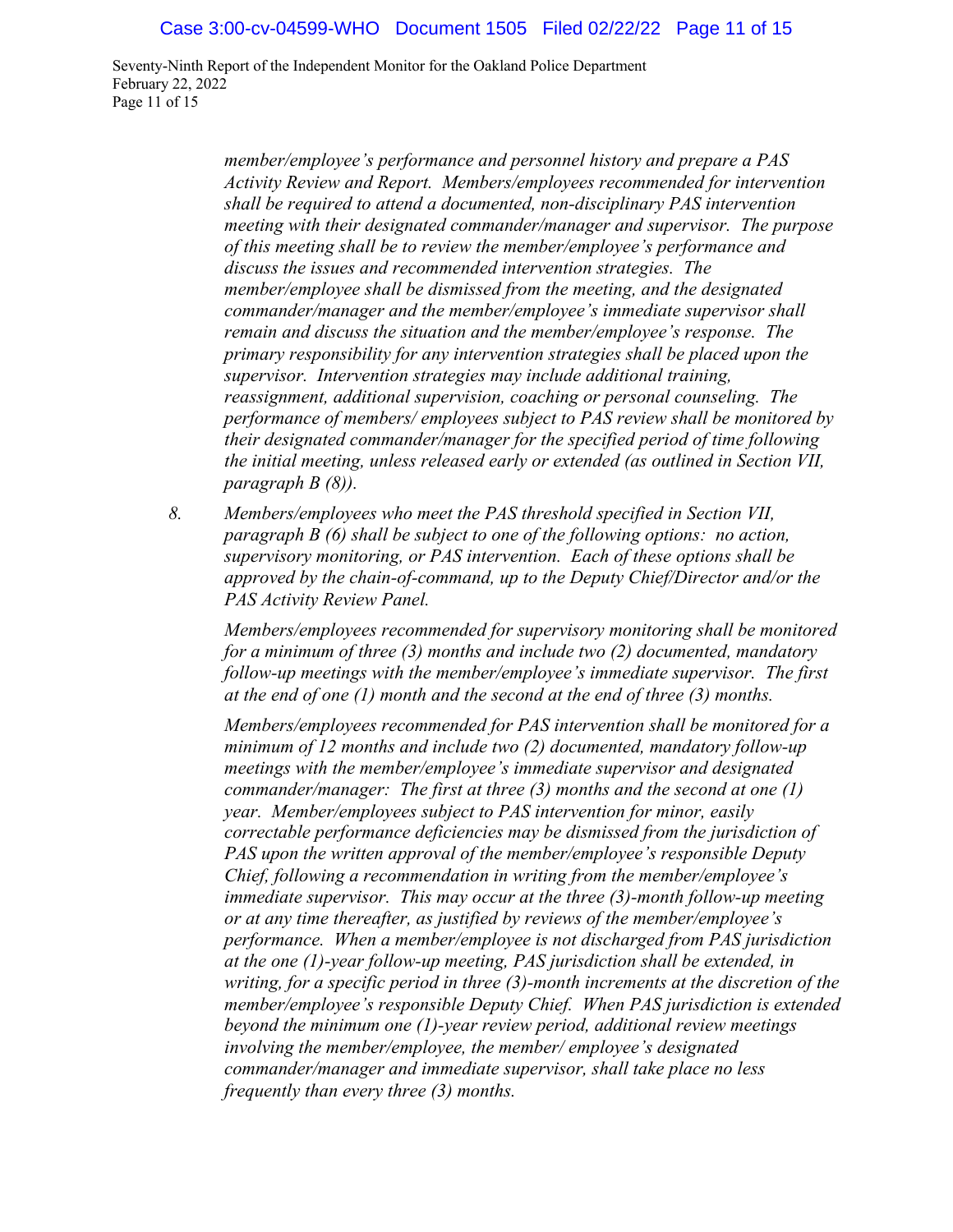Seventy-Ninth Report of the Independent Monitor for the Oakland Police Department February 22, 2022 Page 12 of 15

- *9. On a quarterly basis, Division/appropriate Area Commanders and managers shall review and analyze relevant data in PAS about subordinate commanders and/or managers and supervisors regarding their ability to adhere to policy and address at-risk behavior. All Division/appropriate Area Commanders and managers shall conduct quarterly meetings with their supervisory staff for the purpose of assessing and sharing information about the state of the unit and identifying potential or actual performance problems within the unit. These meetings shall be scheduled to follow-up on supervisors' assessments of their subordinates' for PAS intervention. These meetings shall consider all relevant PAS data, potential patterns of at-risk behavior, and recommended intervention strategies since the last meeting. Also considered shall be patterns involving use of force, sick leave, line-of-duty injuries, narcotics-related possessory offenses, and vehicle collisions that are out of the norm among either personnel in the unit or among the unit's subunits. Division/appropriate Area Commanders and managers shall ensure that minutes of the meetings are taken and retained for a period of five (5) years. Commanders/managers shall take appropriate action on identified patterns of at-risk behavior and/or misconduct.*
- *10. Division/appropriate Area Commanders and managers shall meet at least annually with his/her Deputy Chief/Director and the IAD Commander to discuss the state of their commands and any exceptional performance, potential or actual performance problems or other potential patterns of at-risk behavior within the unit. Division/appropriate Area Commanders and managers shall be responsible for developing and documenting plans to ensure the managerial and supervisory accountability of their units, and for addressing any real or potential problems that may be apparent.*
- *11. PAS information shall be taken into account for a commendation or award recommendation; promotion, transfer, and special assignment, and in connection with annual performance appraisals. For this specific purpose, the only disciplinary information from PAS that shall be considered are sustained and not sustained complaints completed within the time limits imposed by Government Code Section 3304.*
- *12. Intervention strategies implemented as a result of a PAS Activity Review and Report shall be documented in a timely manner.*
- *13. Relevant and appropriate PAS information shall be taken into account in connection with determinations of appropriate discipline for sustained misconduct allegations. For this specific purpose, the only disciplinary information from PAS that shall be considered are sustained and not sustained complaints completed within the time limits imposed by Government Code Section 3304.*
- *14. The member/employee's designated commander/manager shall schedule a PAS Activity Review meeting to be held no later than 20 days following notification to the Deputy Chief/Director that the member/employee has met a PAS threshold and when intervention is recommended.*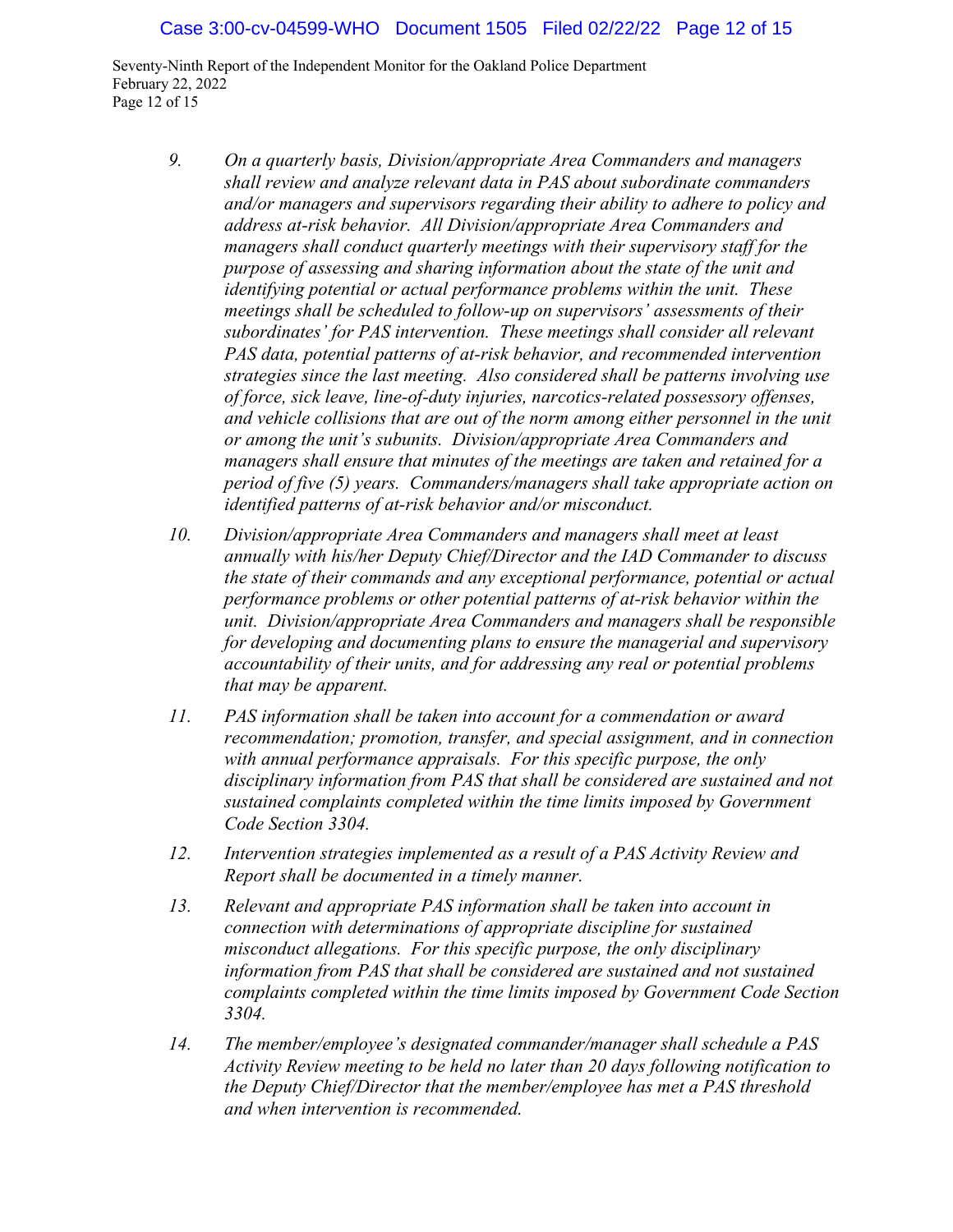Seventy-Ninth Report of the Independent Monitor for the Oakland Police Department February 22, 2022 Page 13 of 15

- *15. The PAS policy to be developed shall include a provision that a member/employee making unsatisfactory progress during PAS intervention may be transferred and/or loaned to another supervisor, another assignment or another Division, at the discretion of the Bureau Chief/Director if the transfer is within his/her Bureau. Inter-Bureau transfers shall be approved by the Chief of Police. If a member/employee is transferred because of unsatisfactory progress, that transfer shall be to a position with little or no public contact when there is a nexus between the at-risk behavior and the "no public contact" restriction. Sustained complaints from incidents subsequent to a member/employee's referral to PAS shall continue to result in corrective measures; however, such corrective measures shall not necessarily result in a member/employee's exclusion from, or continued inclusion in, PAS. The member/employee's exclusion or continued inclusion in PAS shall be at the discretion of the Chief of Police or his/her designee and shall be documented.*
- *16. In parallel with the PAS program described above, the Department may wish to continue the Early Intervention Review Panel.*
- *17. On a semi-annual basis, beginning within 90 days from the effective date of this Agreement, the Chief of Police, the PAS Activity Review Panel, PAS Oversight Committee, and the IAD Commander shall meet with the Monitor to review the operation and progress of the PAS. At these meetings, OPD administrators shall summarize, for the Monitor, the number of members/employees who have been identified for review, pursuant to the PAS policy, and the number of members/employees who have been identified for PAS intervention. The Department administrators shall also provide data summarizing the various intervention strategies that have been utilized as a result of all PAS Activity Review and Reports. The major objectives of each of these semi-annual meetings shall be consideration of whether the PAS policy is adequate with regard to detecting patterns of misconduct or poor performance issues as expeditiously as possible and if PAS reviews are achieving their goals.*
- *18. Nothing in this Agreement, and more specifically, no provision of PAS, shall be construed as waiving, abrogating or in any way modifying the Department's rights with regard to discipline of its members/employees. The Department may choose, at its discretion, to initiate the administrative discipline process, to initiate PAS review or to use both processes concurrently or consecutively.*

(Negotiated Settlement Agreement VII. B.)

## **Relevant Policy:**

OPD revised and issued Departmental General Order D-17, *Personnel Assessment Program,* in November 2013.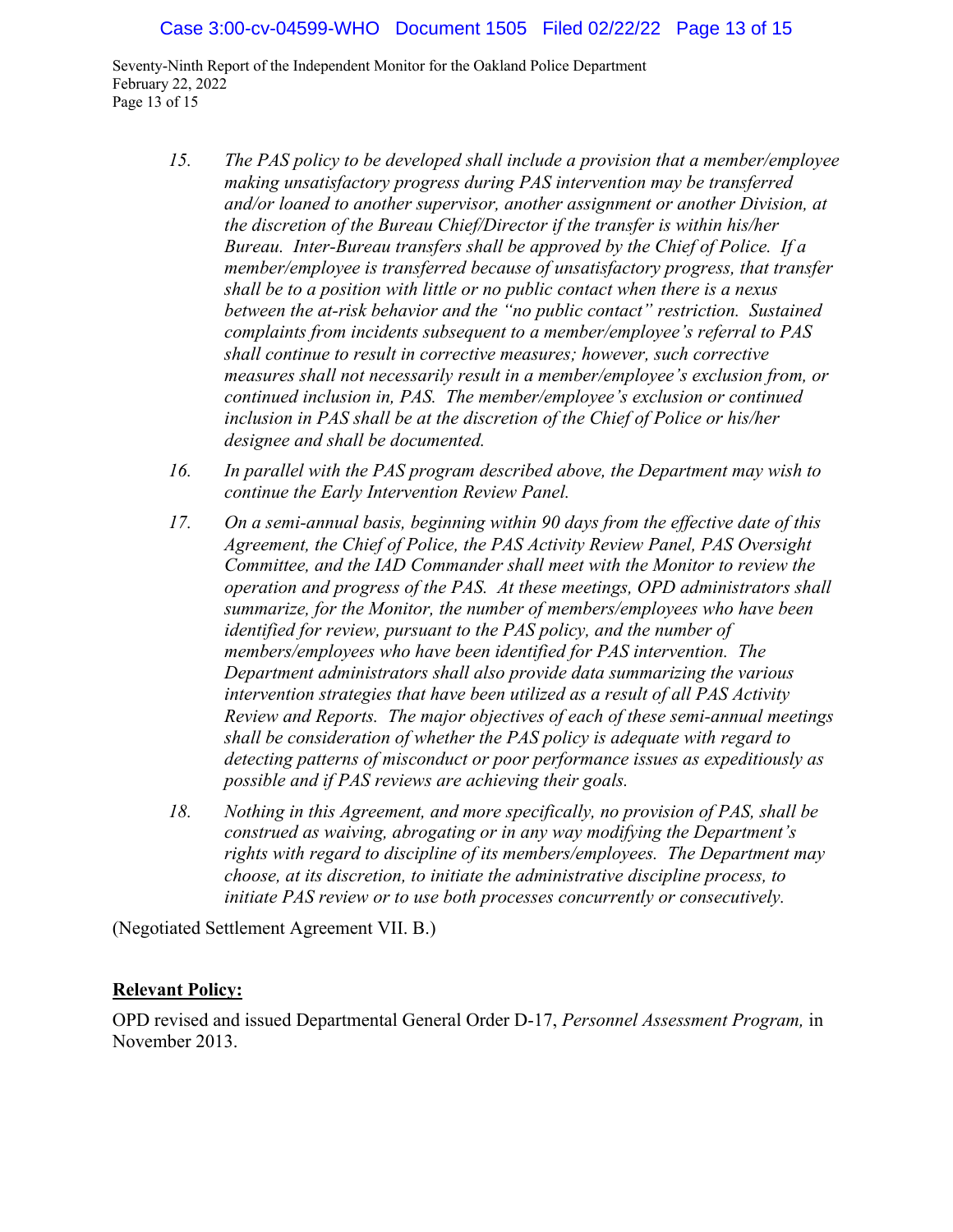Seventy-Ninth Report of the Independent Monitor for the Oakland Police Department February 22, 2022 Page 14 of 15

#### **Commentary:**

The Area and Bureau of Field Operations (BFO) Risk Management Meetings both contribute to the risk management process. The Area meetings support detailed discussion by first-line supervisors; and the BFO meetings engage Area commanders and the Deputy Chiefs, as well as the Chief. These provide a sound foundation for the periodic City-wide meetings which can focus on trends and issues more broadly.

We observed the Department's January Risk Management Meeting, which covered Bureau of Field Operations (BFO) 1 and 2. A Monitoring Team member also observed the Area Risk Management Meetings that took place prior to our site visit. Each meeting included a review of the now standardized "Risk Analysis Monthly Report" and the more-detailed supplemental data report. Although the Risk Analysis Monthly Report contains other categories of risk-related data, the Risk Management Meetings themselves focus almost exclusively on force, complaints, stop data, collisions, and pursuits. The meetings largely ignore the other data described in Task 40. Other measures of risk-related behavior are rarely mentioned. Besides the problem of omission, the potential hazards with this are in limiting analysis, and ultimately, in constraining the conceptualization and meaning of risk itself in the Department.

We are also concerned about the exclusion of some critical incidents and activities from the regular risk management process. This raises a concern beyond just the potential value of analyzing these prominent problems. The constant focus of meetings on the preparation and review of the same data may limit the depth of analysis of a wide range of problems that is plausible. Arguably, the process described as "drilling down" now supersedes, and largely pushes aside, "drilling up." There is likely to be substantial value to greater investigation to patterns and trends in the data and their relationship to other factors. It is a point illustrated in a recent Risk Management Meeting when the discussion focused on the effects of cases involving mentally ill subjects and their proximity to local hospitals. With the expected data, and the general process of risk management meetings now well-established, the introduction of more detailed analysis can add value.

Much – but not all – of the data in Vision is entered directly through the reports made by officers. Some data – including stop data, County arrest data, and officer job assignment data – are fed into Vision from other data sources, including the Field Based Reporting system. The failure of PRIME, and its replacement by Vision, was largely the result of recognition of data validation problems due to failures in the links between databases. It is a problem common to such systems, and it is addressed by establishing regular procedures for the validation of data. This is a concern that the Department should consider regarding the Vision database. At present, it is unclear what role the City's Information Technology Department has in addressing the issue; and whether plans and processes are in place to ensure periodic evaluation of the completeness of data in Vision and of its level of validity.